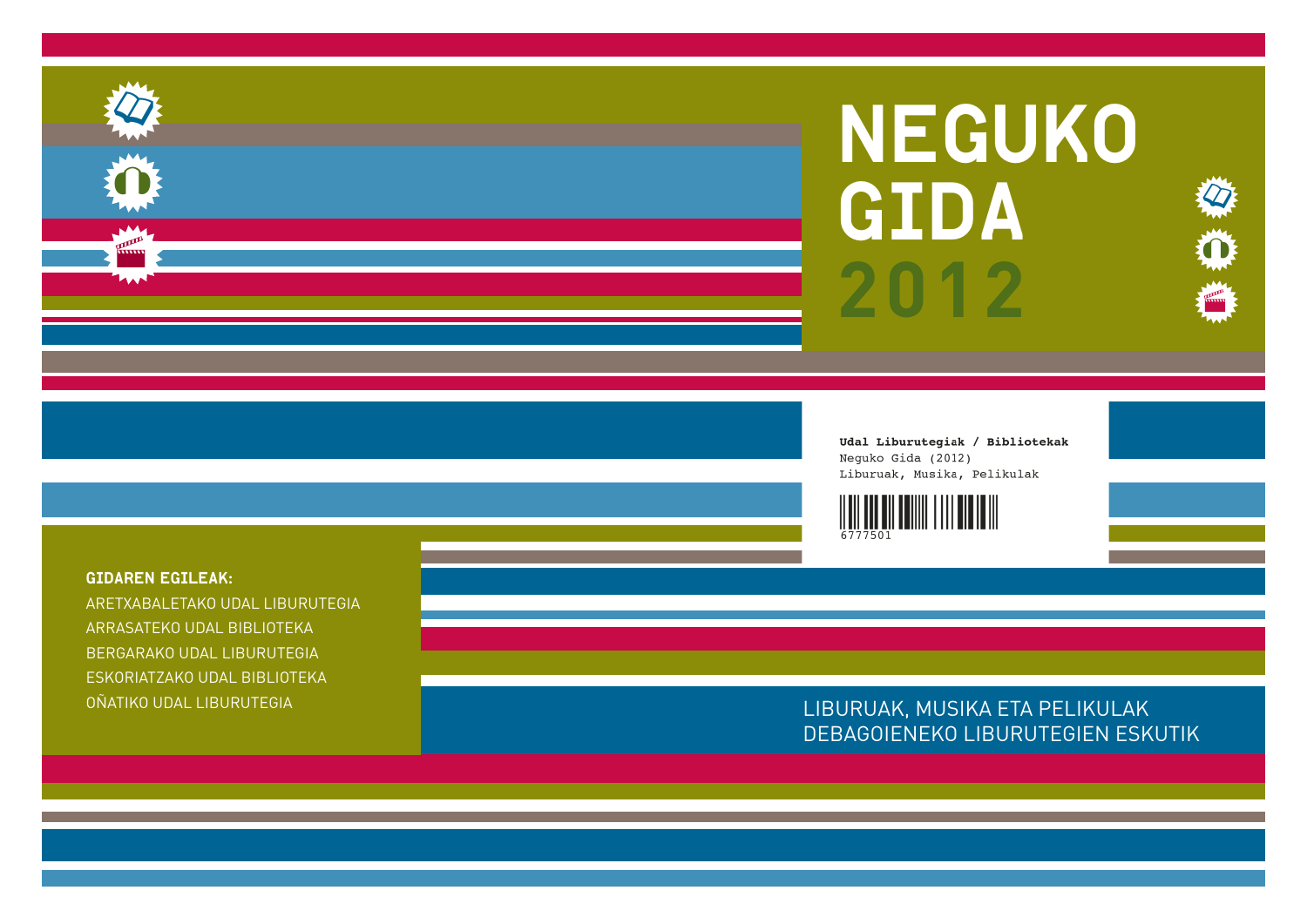## HELBIDE ETA ORDUTEGIAK

## NEGUKO GIDA **2012**



LIBURUTEGIASanta Kurtz, 20 Telefonoa: 943 08 10 01E-posta: liburutegia@aretxabaleta.net

#### **ORDUTEGIA:**

Goizez: 10:00 - 13:00Arratsaldez: 16:00 - 20:00Larunbatetan: 10:00 - 13:00

#### ARRASATEKO UDAL BIBLIOTEKA

Azoka kalea, 1 Telefonoa: 943 25 20 25E-posta: biblioteka@arrasate-mondragon.net

#### **ORDUTEGIA:**

**Helduen biblioteka:**Astelehenetik ostiralera: 10:00 - 20:30 Larunbatetan: 10:00 - 13:00**Haur eta gazte biblioteka:** Goizez: 10:00 - 13:00Arratsaldez: 16:30 - 20:00Larunbatetan: 10:00 - 13:00

#### **SANTA MARINAKO AUZO BIBLIOTEKA:**

Toki Argi, Agerre 2 Telefonoa: 943 71 19 25 E-posta: auzobiblioteka@arrasate-mondragon.net **ORDUTEGIA:** Arratsaldez: 16:30 - 20:00

#### BERGARAKO UDAL LIBURUTEGIA

Errotalde Jauregia Telefonoa: 943 77 91 62 E-posta: liburutegia@bergara.net

**ORDUTEGIA:**Astelehenetik ostiralera: 08:30 - 20:30 Larunbatetan: 09:00 - 13:00

#### ESKORIATZAKO UDAL BIBLIOTEKA

San Pedro, z/g Telefonoa: 943 71 31 35E-posta: biblioteka@eskoriatza.net

**ORDUTEGIA:**Goizez: 10:30 - 13:00Arratsaldez: 16:30 - 20:00 Larunbatetan: 10:30 - 13:00

#### OÑATIKO UDAL LIBURUTEGIA

Santa Marina, 1 Telefonoa: 943 71 61 11 E-posta: liburutegia@oinati.net

#### **ORDUTEGIA:**

**Helduen liburutegia:** Goizez: 10:00 - 13:00Arratsaldez: 16:30 - 20:30 Larunbatetan: 10:00 - 13:30 **Haur liburutegia:**  Astelehenetik ostiralera: 16:30 - 19:30



Udal Liburutegiak / Bibliotekak Neguko Gida (2012) Liburuak, Musika, Pelikulak

**Rappy** 

 $\bm{\mathcal{Q}}$ 

 $\bf{O}$ 



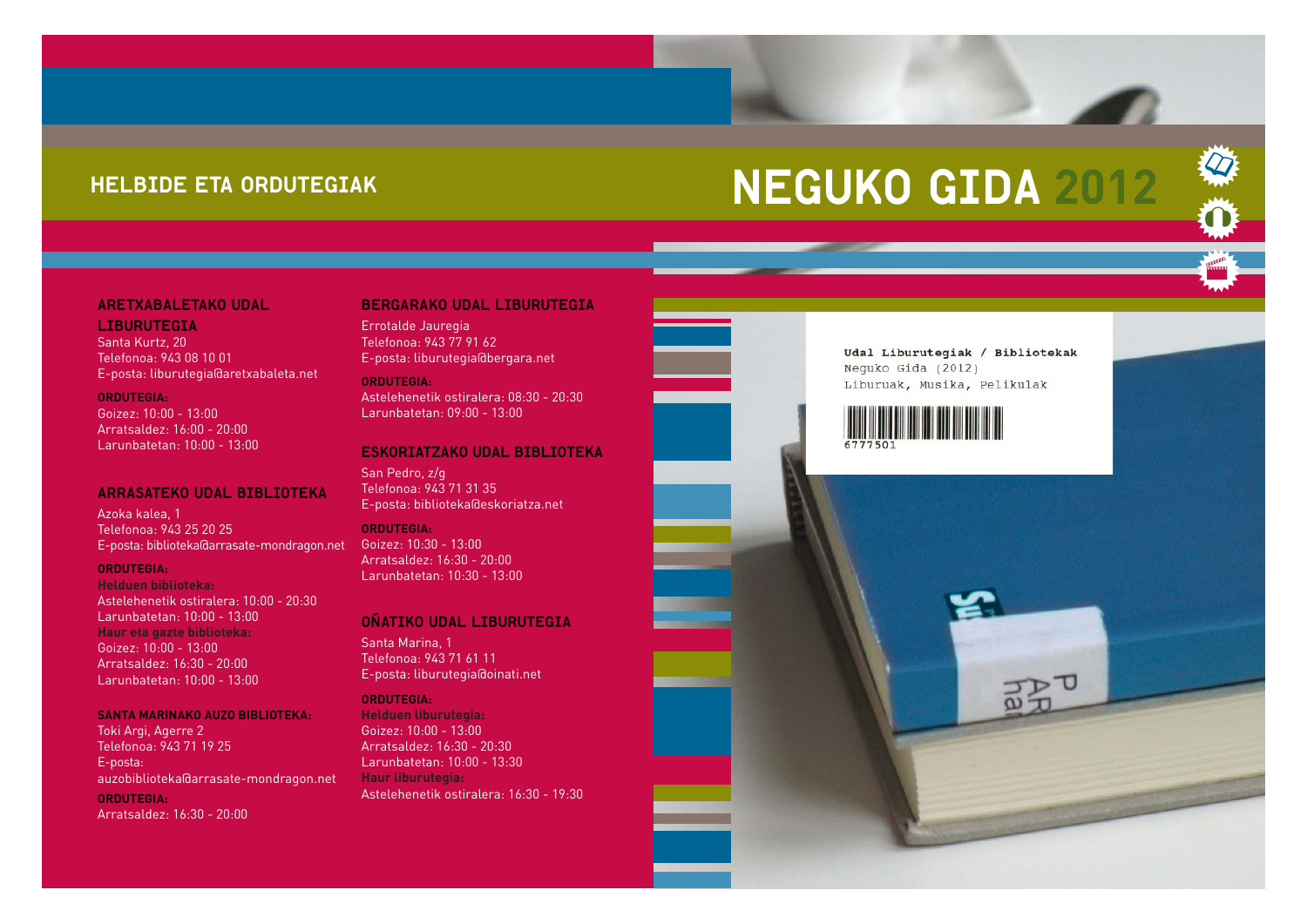#### NEGUKO GIDA 2012 // 7





**KUAK, KUAK! BADATOR AHATETXO TXIKIA** A.K. BirkenstockTTARTTALO



**LO QUE TIENE QUE APRENDER UN CIEN-PIÉS QUE QUIERA SER SABIO COMO PEDRITO**Mercedes Carrión OQO



**IRUDIDUN HIZTEGIA**  Séverine Cordier TTARTTALO



**¡RUMMM! ¡RUMMM!**  Françoise Delebecque BLUME



**MUGIMENDU HANDIKO EGUNA**  Joan Carles GirbésALBERDANIA





**UN POCO PERDIDO** Chris Haughton MILRAZONES



#### **365 BESOS**Kimiko CORIMBO



Kazuo Iwamura CORIMBO



**OLAJ-EN BIDAIA** Martín León Barreto PAMIELA & KALANDRAKA



**LETRA HANDIA (BILDUMA)**  Enric LluchEREIN



**ADIVINA QUIÉN TIENE… (COLECCIÓN)**  Daniela MassironiCOMBEL



**BRRRR: NEGUKO LIBURUA** Il Sung Na TTARTTALO



**ARTURO**  OliKALANDRAKA & PAMIELA



**RATONCITO SE VISTE**Jeff Smith LA GALERA



**CRICTOR** Tomi Ungerer KALANDRAKA & PAMIELA



**POZIK** Mies Van Hout TTARTTALO



**ORTZI KAMELEOIA**  Yusuke Yonezu TTARTTALO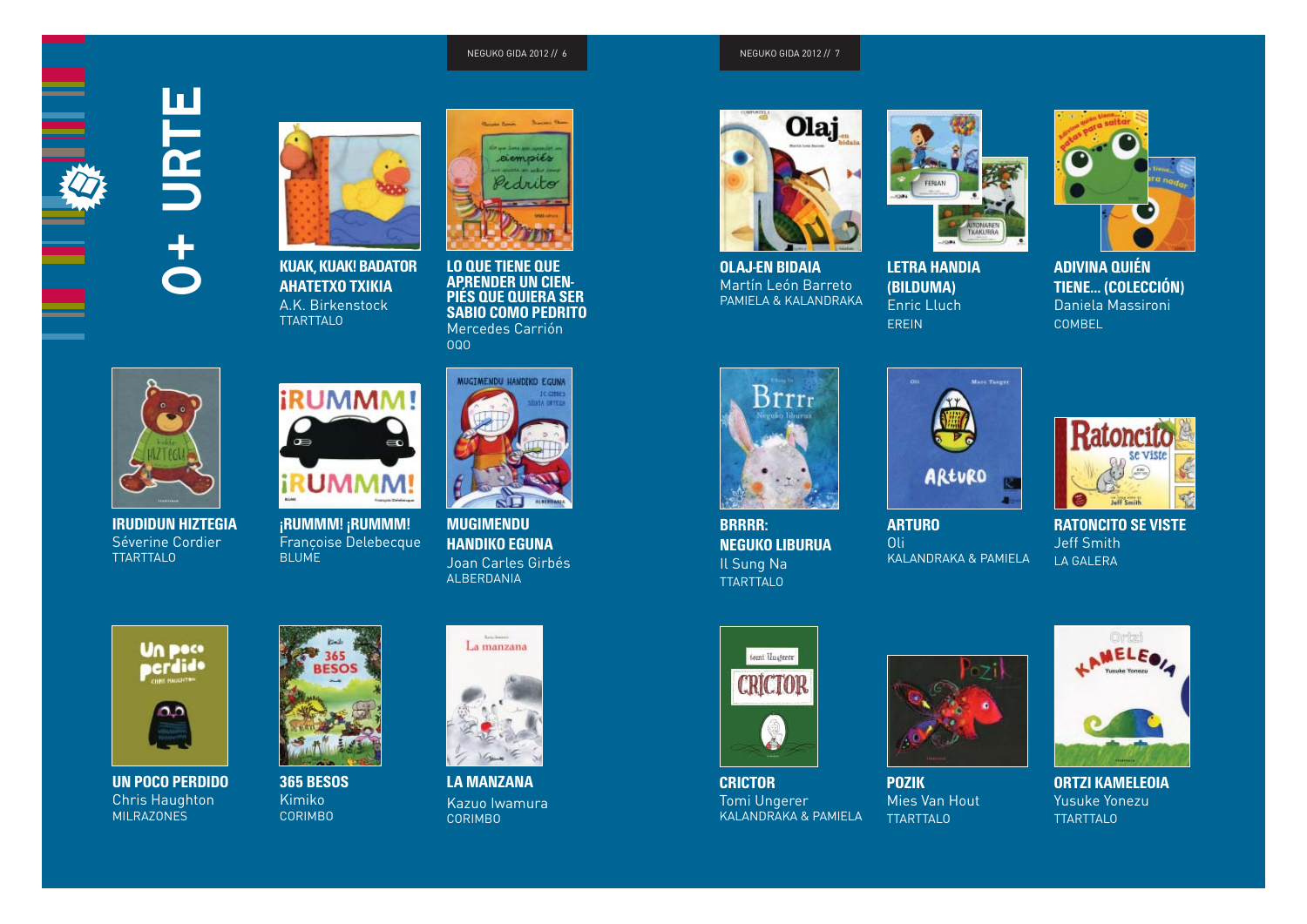NEGUKO GIDA 2012 // 9





**REDONDO**Pablo Albo THULE



**EL ZORRO QUE PERDIÓ LA MEMORIA**Martin Baltscheit LÓGUEZ



**TXAN FANTASMA**Mariasun Landa ELKAR



**OSABA ELEFANTE**Arnold Lobel KALANDRAKA & PAMIELA



**PAULEN ABENTURA MIRESGARRIA**Xabier Olaso AIZKORRI



6+ URTE

**CO** 

**In** 

**EL PEQUEÑO LIBRO ROJO**Philippe Brasseur OCÉANO TRAVESÍA



**MITXITXI MARRIAU**  Begoña Durruty EREIN



**STINKY: EL MONSTRUO DEL PANTANO**Eleanor Davis



### **TANTA BATEN ISTORIOA**  Juan Kruz Igerabide **TTARTTALO**



**ELEFANTEAREN SEMEA**  Yann Dégruel TTARTTALO



**POSTA TIGREARENTZAT**  JanoschPAMIELA & KALANDRAKA



**NEU NAIZ AZKARRENA**  Mario Ramos TTARTTALO



**¡ME ABURRO!**  Marc Rosenthal FAKTORIA K



**ESTO ES… (BILDUMA)** Miroslav Sasek EL PATITO



**OTTO: AUTOBIOGRAFÍA DE UN OSITO DE PELUCHE** Tomi Ungerer EDICIONES B



**EL PEZ ROJO**  Taeeun Yoo FAKTORIA K



**DR. SLUMP: ARALE** Akira Toriyama (DVD)





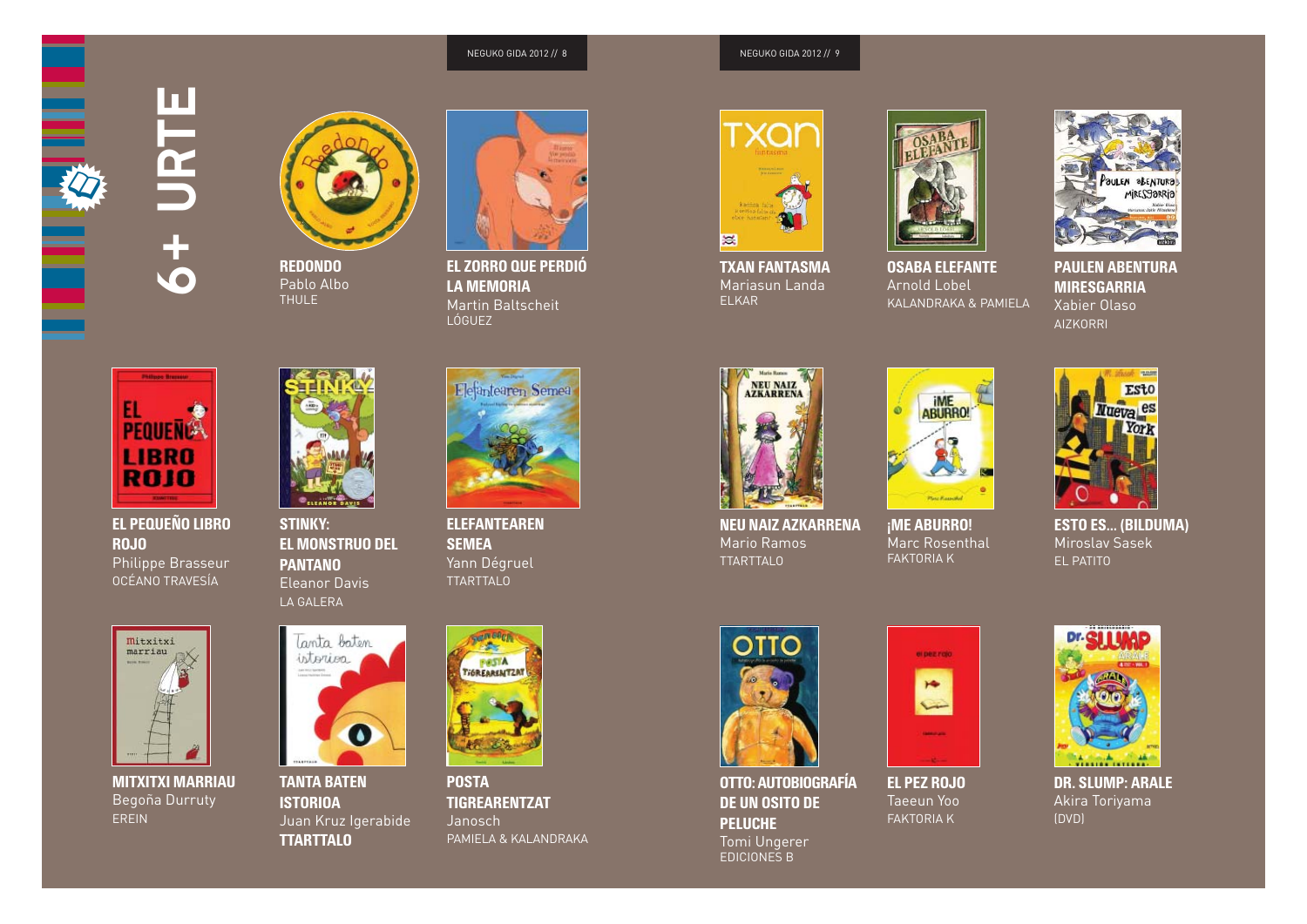NEGUKO GIDA 2012 // 11





**KUAK, KUAK! BADATOR SCOTT BARBERENAREN AHATETXO TXIKIA BIZITZAKO LEHEN** A.K. Birkenstock**PAUSUAK**Pako Aristi ELKAR

el gran tib

**¡RUMMM! ¡RUMMM! EL GRAN LIBRO DE**  Françoise Delebecque **LOS VAMPIROS**  Denise Despeyroux



**LO QUE TIENE QUE YO, ELVIS RIBOLDI APRENDER UN CIEN-**Bono Bidari **PIÉS QUE QUIERA SER** LA GALERA



9+ URTE

 $\ddot{\textbf{r}}$ 

 $\mathbf O$ 

URTE

ш

JULIA, LA NINA QUE TENÍA SOMBRA DE CHICO **CHICO** JULIA, LA NIÑA QUE<br>TENÍA SOMBRA DE Christian Bruel EL JINETE AZUL



**UN POCO PERDIDO TXORI TXOROA**  Juan Kruz Igerabide ALBERDANIA



PARRAMÓN

**365 BESOS LA FARAONA BARBUDA** Enric Lluch BRUÑO



**MUGIMENDU NIRE AITA IKUSEZINA DA** Julen Gabiria III Joan Carles GirbésELKAR



**OLAJ-EN BIDAIA EL JOVEN GULLIVER** Vicente Muñoz a I Puelles **Alandes** EDEBÉ



**LETRA HANDIA MEFI, SATA Y MONIO**  Mercedes Neuschäfer-Carlon KALANDRAKA



**LÍSEL Y PO** Lauren Oliver Daniela MassironiSMMEZULARI**LÍSEL Y PO**  Lauren Oliver



**BRRR MAMUT HOZBERA**  Roberto Pavanello MEZULARI



**ARTURO OTTOLINE ITSASOAN**  Chris Riddell KALANDRAKA BALANDRAKA BA



**RATONCITO SE VISTEDOTTEK OSO GORA HELDU NAHI DU** Patricia Schröder IBAIZABAL



**CRICTORSARDINA DEL ESPACIO 1:** KALANDRAKA **PLETINA LÁSER** Joann Sfar PLANETA JUNIOR



**POZIK RITA ETA ZILARREZKO**  Mies Van Hout**TXORIA**  Mikel Valverde ELKAR



一座

**ORTZI KAMELEOIA HIRU EGUN BALEAREN**   $SABELEAN$ Patxi Zubizarreta PAMIELA



**FLIPPED** Rob Reiner (DVD)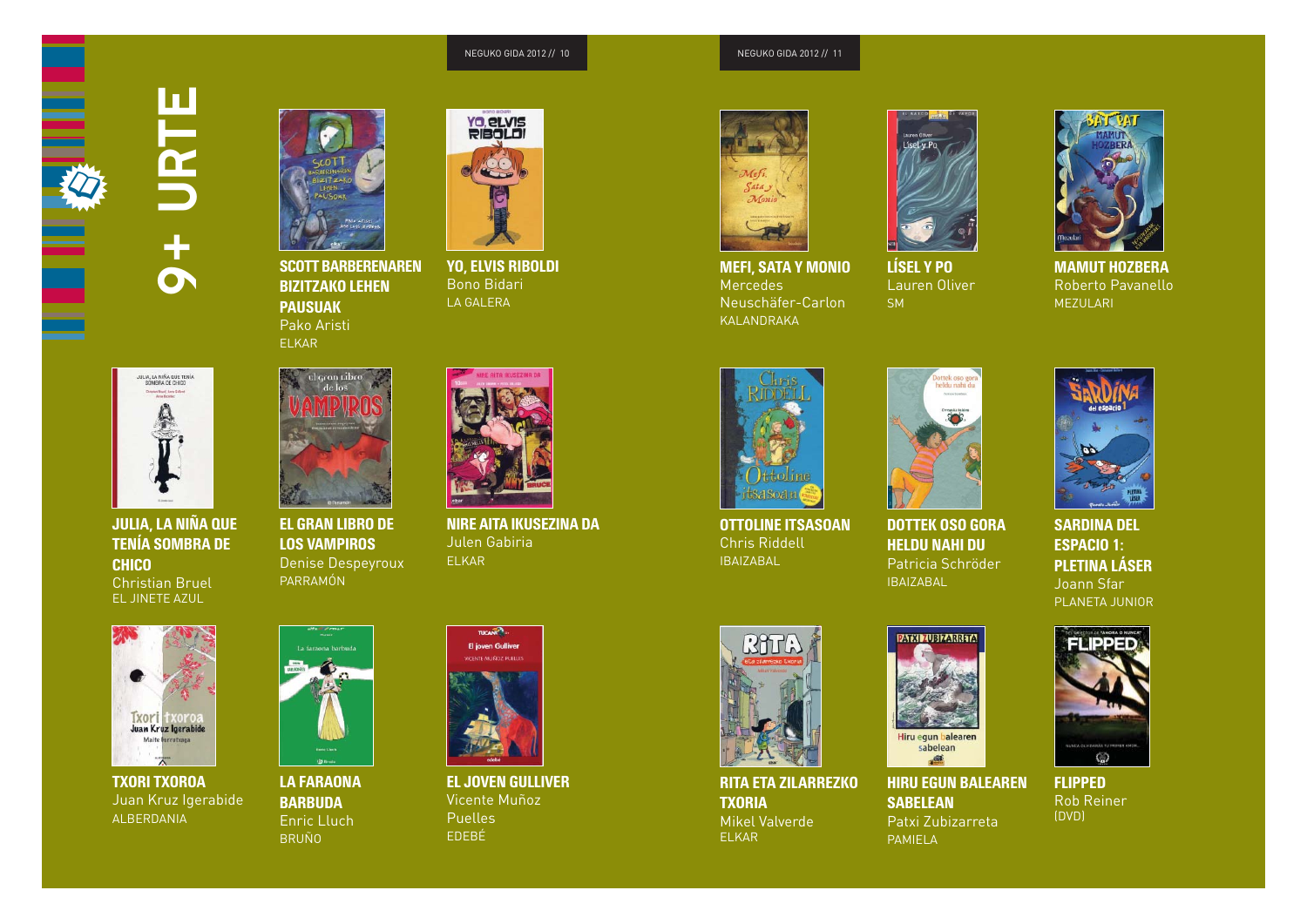NEGUKO GIDA 2012 // 13





**KUAK, KUAK! BADATOR**  Charles Benoit NOGUER **A.K. Birkenstock** 



**IRUDIDUN HIZTEGIA MISTIK LAKE**  Martha Brooks **FDELVIVES** 



SIRUELA



**UN POCO PERDIDO ARMADURA** Chris Haughton **HERDOILDUKO**  MILRAZONES**ZALDUNA** Robert Fisher IGELA



**365 BESOSNIRE TURBANTEAREN SEKRETUA** Nadia Ghulam EREIN

**¡RUMMM! ¡RUMMM! EN LA LAGUNA MÁS**  Françoise Delebecque **PROFUNDA**Oscar Collazos



LA CRUZADA DE LOS **APRENDER UN CIEN-NIÑOS RINOS**<br>Bertolt Brecht **SABIO COMO PERSONAL PEDRO PEDRO PEDAGO PEDAGO PEDAGO PEDAGO PEDAGO PEDAGO PEDAGO PEDAGO PEDAGO PEDAGO PEDAGO PE** EL JINETE AZUL



**MUGIMENDU EL FARO DE LA MUJER HANDIKO EGUNA AUSENTE**  David Fernández EDELVIVES



**OLAJ-EN BIDAIA AITAREN PITOKERIAK**  Justin Halpern Barreto ALBERDANIA



**LETRA HANDIA TARZAN ETA PANTERA (BILDUMA) EMAKUMEA**Felipe Juaristi AIZKORRI



LAS AVENTURAS DE **TOM SAWYER** Jean David Morvan, Frederique Voulyze SM (KOMIKIA)



**POZIK AZKEN GARAIPENA** Iban Zaldua & Julen  $Rihas$ IKASTOLEN ELKARTEA



**ADIVINA QUIÉN ERREPIDEA**Miren Agur Meabe Daniela MassironiEREIN



**BRRR CABALLO DE BATALLA**Michael Morpurgo NOGUER



**RATONCITO SE VISTEPIRAMIDE GORRIA**Rick Riordan MEZULARI



**CRICTOR CUENTOS DE TERROR DEL BARCO NEGRO** Chris Priestley **SM** 



**ORTZI KAMELEOIA NEURE BURUAREN**  Yusuke Yonezu**ALDE** Koldo Zuazo ALBERDANIA



**BLOG** Elena Trapé (DVD)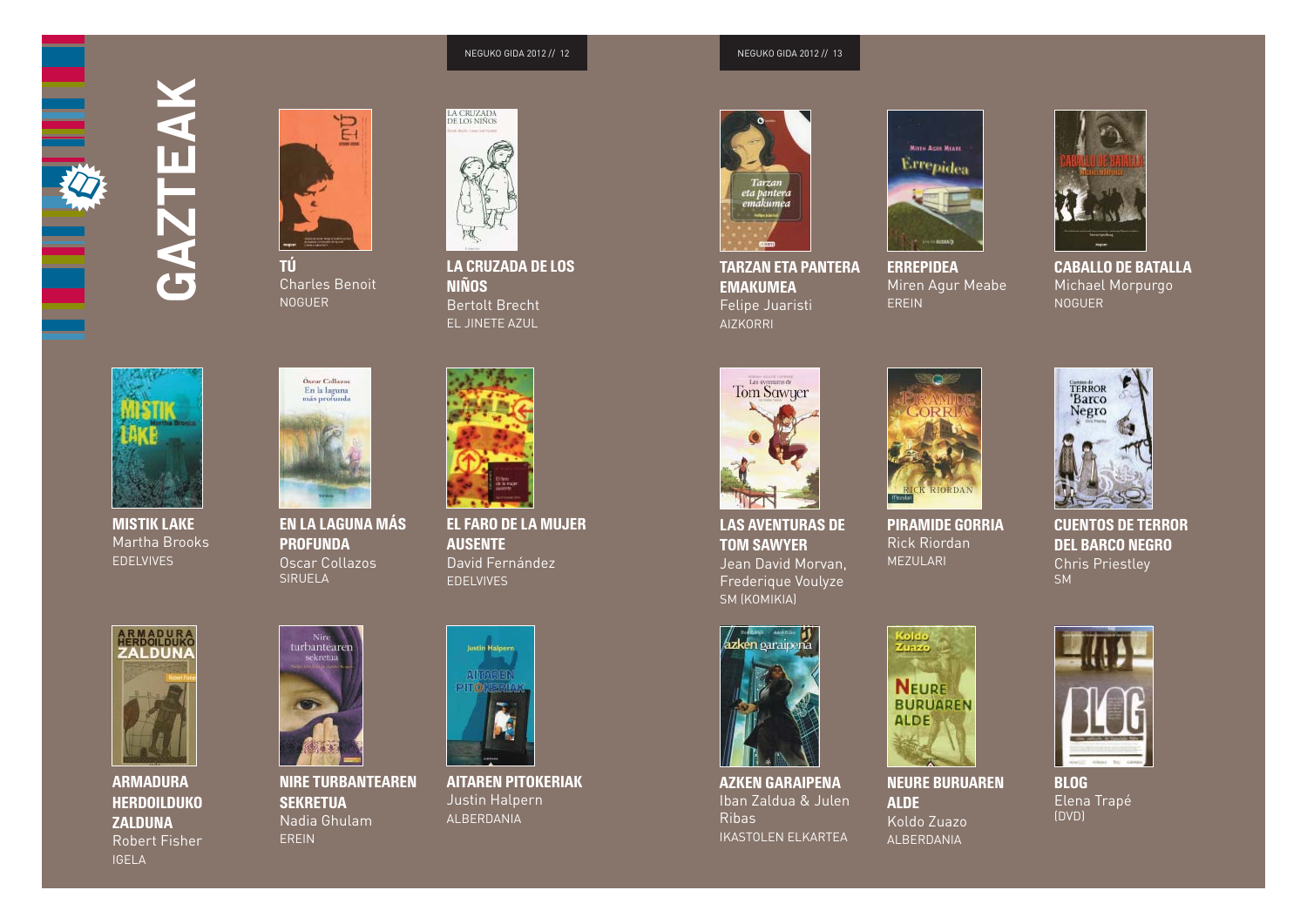NEGUKO GIDA 2012 // 15





**ZWEI FRAUEN**Joxean Agirre ELKAR



**ZAMAONTZIA**Iñigo Aranbarri SUSA



Helduak

꾶

**1512: NAFARROA AMETS URRATUA**Joseba Asiron IKASELKAR



**PADRES, HIJOS Y PRIMATES**  Jon BilbaoSALTO DE PÁGINA



**SCANNER** Leire Bilbao SUSA (POESIA)



**IPAR HAIZEAREN KONTRA** David GlattauerALBERDANIA & EREIN



**LIBRE, SOLO Y SIN PASTA** Romain Monery GRIJALBO



**BRAÑAGANDA** David Monteagudo ACANTILADO



**LA ACABADORA** Michela Murgia SALAMANDRA



**SUITE FRANTSESA**  Iréne Némirovsky ALBERDANIA



**CUARTETO PARA UN SOLISTA**  José Luis Sampedro PLAZA & JANÉS



**HHhH**Laurent Binet SEIX BARRAL



**TWIST**Harkaitz Cano SUSA



**LASTERKA**  Jean Echenoz MEETTOK



**VERANO Y AMOR**  William Trevor SALAMANDRA



**POLINA** Bastien Vivès DIÁBOLO



**SALVAJES** Don Winslow MARTÍNEZ ROCA